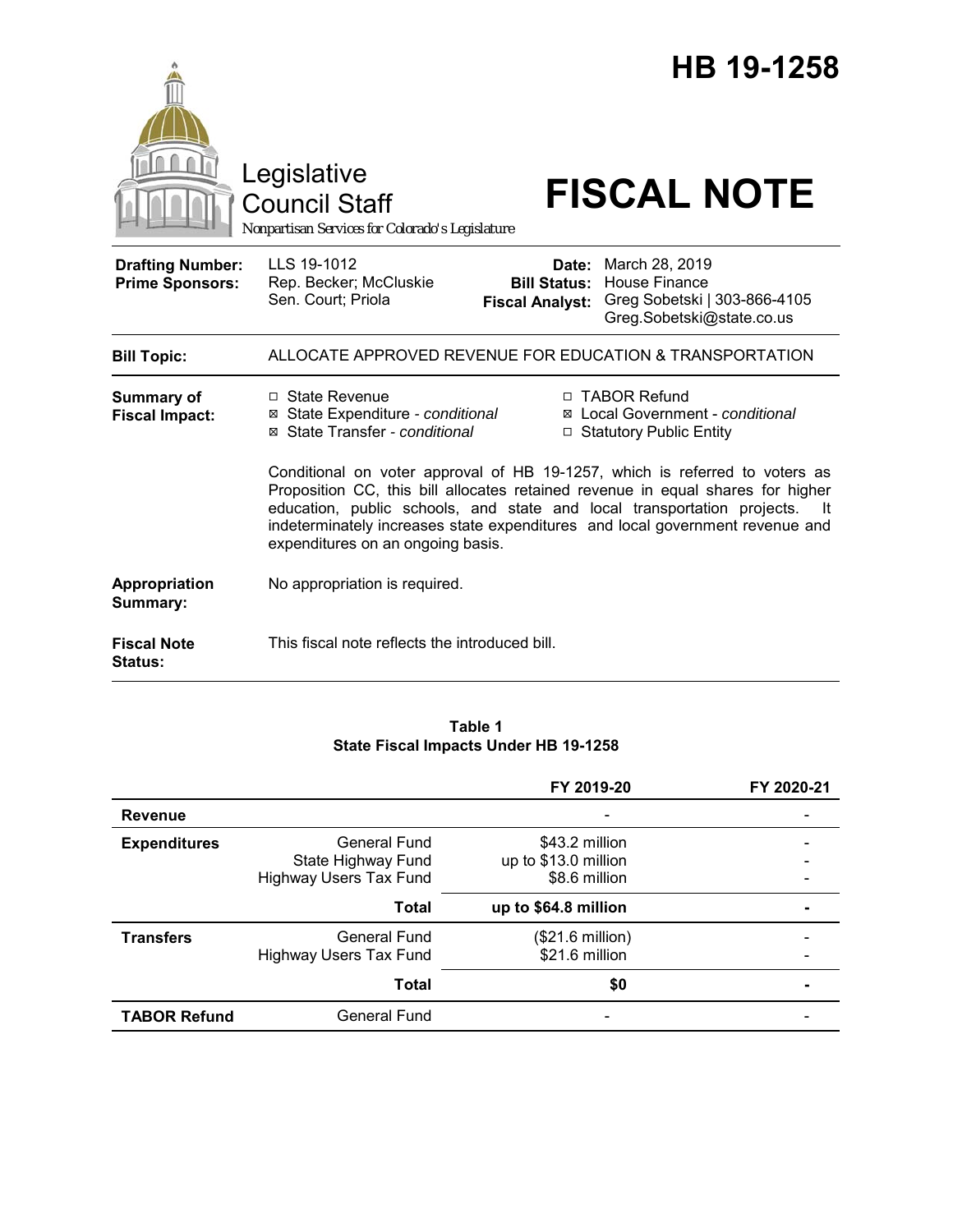March 28, 2019

# **Summary of Legislation**

This bill takes effect only if HB 19-1257 is adopted by the General Assembly and approved by voters at the November 2019 statewide election as Proposition CC. If approved, Proposition CC requires that revenue collected in excess of the state TABOR limit (Referendum C cap) be retained and spent for public schools, higher education, and transportation projects. This bill requires that excess revenue be set aside in the General Fund exempt account and that, in the succeeding year:

- the General Assembly appropriate one-third of the retained amount for higher education;
- the General Assembly appropriate one-third of the retained amount for public schools, to be distributed on a per pupil basis and used only for nonrecurring expenses for the purpose of improving classrooms; and
- the state treasurer transfer one-third of the retained amount to the Highway Users Tax Fund (HUTF).

The bill specifies that revenue appropriated to school districts may not be used as part of a district reserve. Revenue transferred to the HUTF is allocated as follows:

- 60 percent to the State Highway Fund (SHF) for use for the state's strategic transportation project investment program;
- 22 percent to counties for county transportation projects, distributed according to a current law formula; and
- 18 percent to municipalities for municipal transportation projects, distributed according to a current law formula.

The bill applies to revenue retained for the current FY 2018-19 and subsequent years. For revenue retained in FY 2018-19 only, revenue may be appropriated or transferred in FY 2019-20 or FY 2020-21. For revenue retained in FY 2019-20 and subsequent years, revenue must be appropriated or transferred in the immediate succeeding year. The Office of the State Controller in the Department of Personnel and Administration is required to report annually on the amount of retained revenue, and the Office of the State Auditor in the Legislative Branch is required to audit these reports.

## **Assumptions**

This fiscal note assumes that the bill directs allocations of \$64.8 million, consistent with the March 2019 Legislative Council Staff (LCS) forecast, which estimates that the state will collect \$64.8 million in excess of the state TABOR limit in the current FY 2018-19 under current law. The bill requires that any amount retained for FY 2018-19 be set aside in the General Fund exempt account and allocated in either FY 2019-20 or FY 2020-21. This fiscal note assumes that allocations will be made in FY 2019-20.

Under the March 2019 LCS forecast, the state is not expected to collect a TABOR surplus in either FY 2019-20 or FY 2020-21. A forecast of state revenue subject to TABOR is not available for years beyond FY 2020-21. If Proposition CC is approved by voters and the state collects revenue in excess of the Referendum C cap in any of these years, this bill will direct allocations of revenue in the immediate succeeding fiscal year.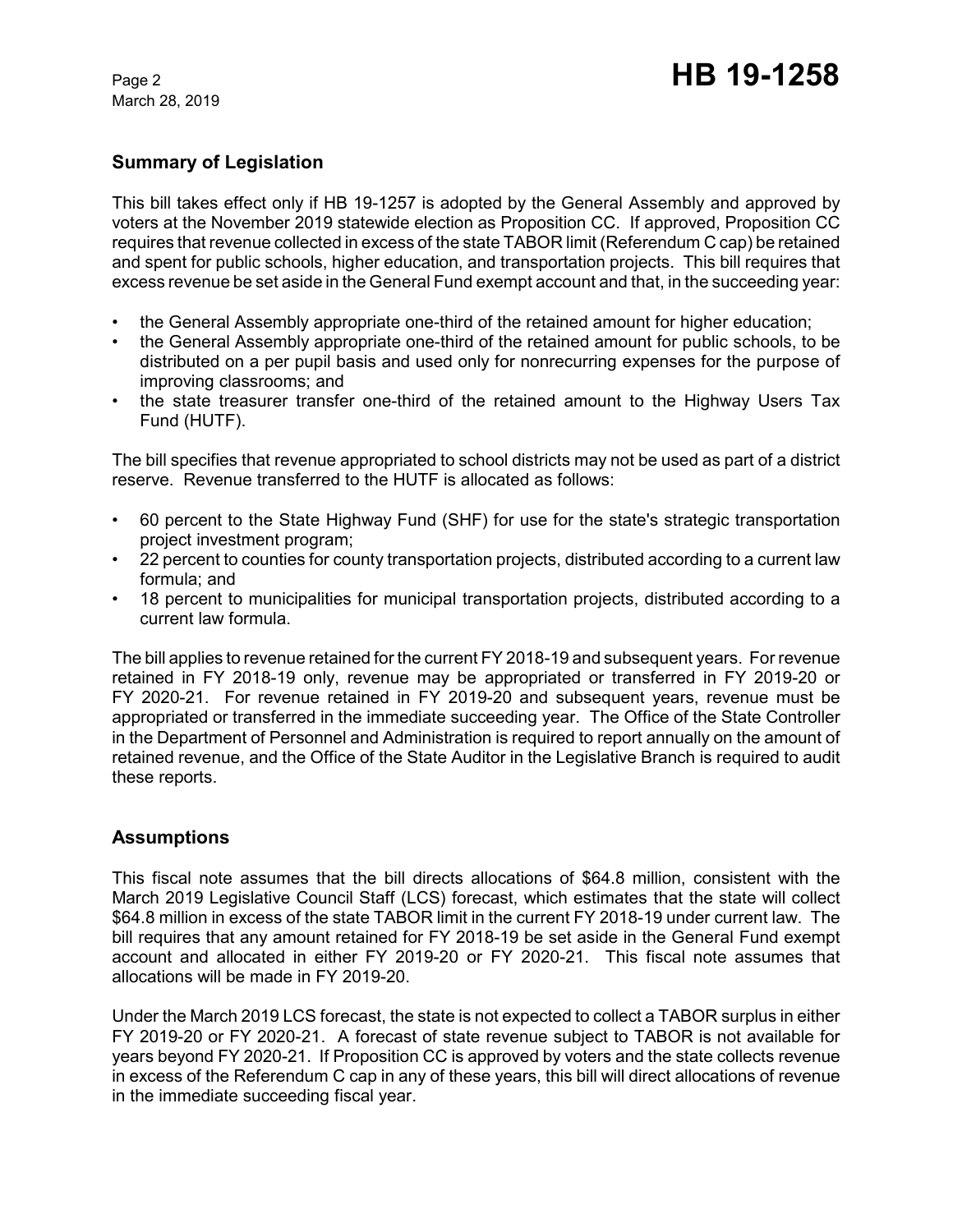# **State Transfers**

In FY 2019-20, the bill conditionally transfers \$21.6 million from the General Fund to the HUTF. This money will be allocated to the SHF, counties, and municipalities as shown in Table 2.

#### **Table 2 Allocations of FY 2019-20 HUTF Transfers Under HB 19-1258**\*

|                                                         |       | FY 2019-20 Allocation                            |
|---------------------------------------------------------|-------|--------------------------------------------------|
| State Highway Fund<br>Counties<br><b>Municipalities</b> |       | \$13.0 million<br>\$4.8 million<br>\$3.9 million |
|                                                         | Total | \$21.6 million                                   |

*\*Totals may not sum due to rounding.*

The bill similarly transfers one-third of all future revenue retained under Proposition CC. Revenue is not expected to be retained in FY 2019-20 or FY 2020-21 under the March 2019 LCS forecast, and a forecast of state revenue subject to TABOR is not available beyond FY 2021-22. For these reasons, the bill is assessed as indeterminately increasing future transfers to the HUTF for state and local transportation projects.

# **State Expenditures**

The bill conditionally increases state expenditures by up to \$64.8 million in FY 2019-20 for P-12 education, higher education, and transportation projects. Based on the March 2019 LCS forecast, the bill is not expected to increase state expenditures in FY 2020-21 or FY 2021-22. The bill increases future year state expenditures by an indeterminate amount on an ongoing basis.

**Higher education and public schools.** The bill conditionally increases FY 2019-20 General Fund expenditures by \$43.2 million. Of this amount, \$21.6 million will be appropriated for higher education purposes, and \$21.6 million will be appropriated for per pupil distributions to school districts. The bill does not specify uses for these funds, which will be determined by the General Assembly and local school districts.

**Local transportation projects.** The bill conditionally increases FY 2019-20 HUTF expenditures for local government distributions by \$8.6 million. These amounts will be allocated to county and municipal governments as shown in Table 2.

**Department of Transportation.** Revenue conditionally transferred to the SHF, as shown in Table 2, is available for state transportation projects included in the strategic transportation project investment program. Allocation of revenue to this fund may increase FY 2019-20 or subsequent year SHF expenditures for transportation projects by up to \$13.0 million. The amounts and timing of transportation project expenditures are directed by the Transportation Commission.

**Reporting.** The bill requires that revenue retained under Proposition CC be reported by the Office of the State Controller in the Department of Personnel, and audited by the Office of the State Auditor in the Legislative Branch. Similar reporting requirements already exist for revenue retained under Referendum C, and additional reporting required under the bill can be accomplished within existing appropriations.